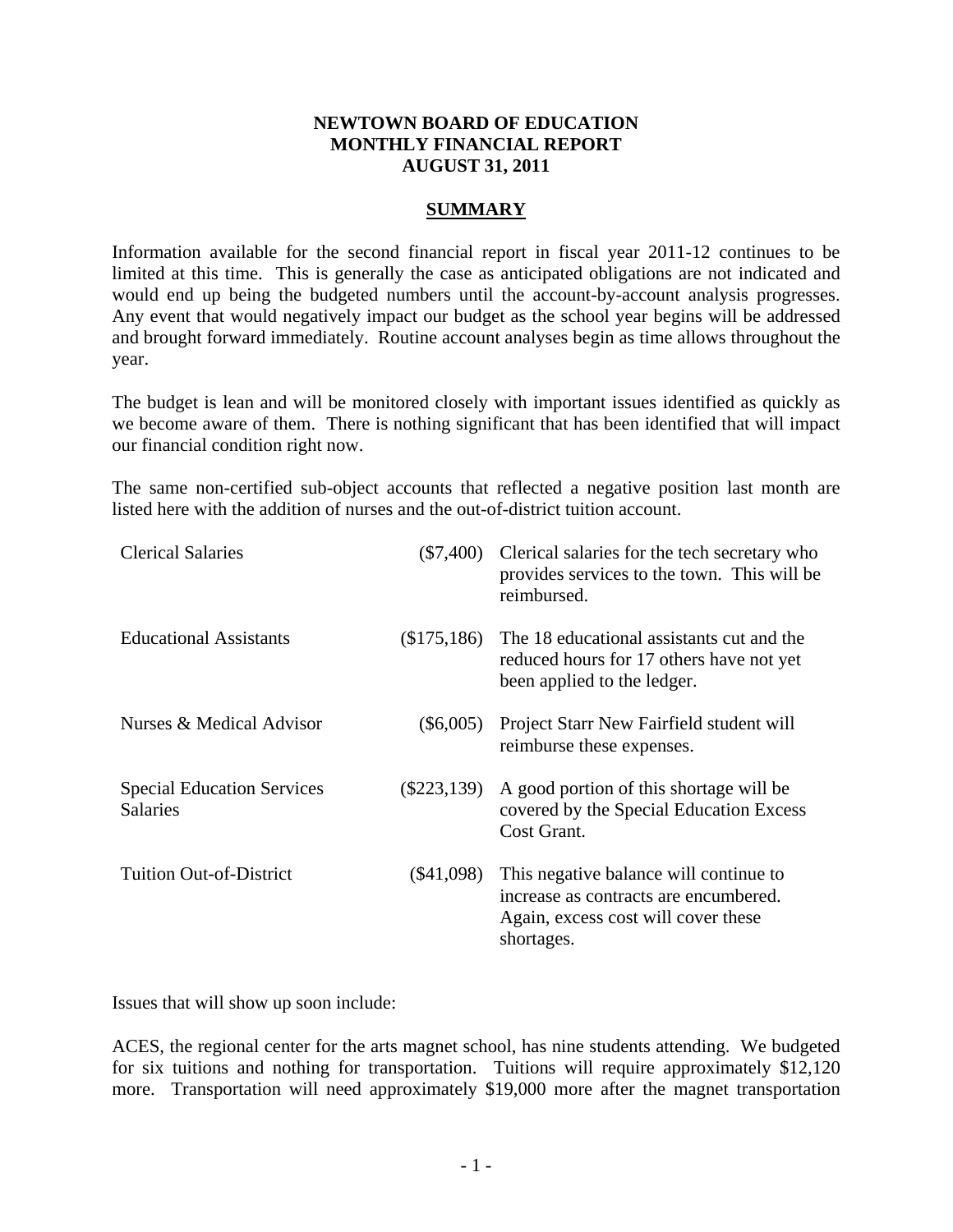grant. There will be \$4,000 less in the Danbury Magnet Grant because less children are attending.

Due to our claim history, student athletic insurance will probably cost three times what is budgeted. The policy is designed as a supplemental plan to family coverage, but in the present economy many families can either no longer afford primary insurance or they have increased their deductibles and/or co-payments so we must pay the entire cost or the difference on medical expenses for sports injuries.

Forecasting anticipated obligations on the financial plan will modify the fund balances required to end the fiscal year within the allotted budget.

Ronald J. Bienkowski Director of Business September 13, 2011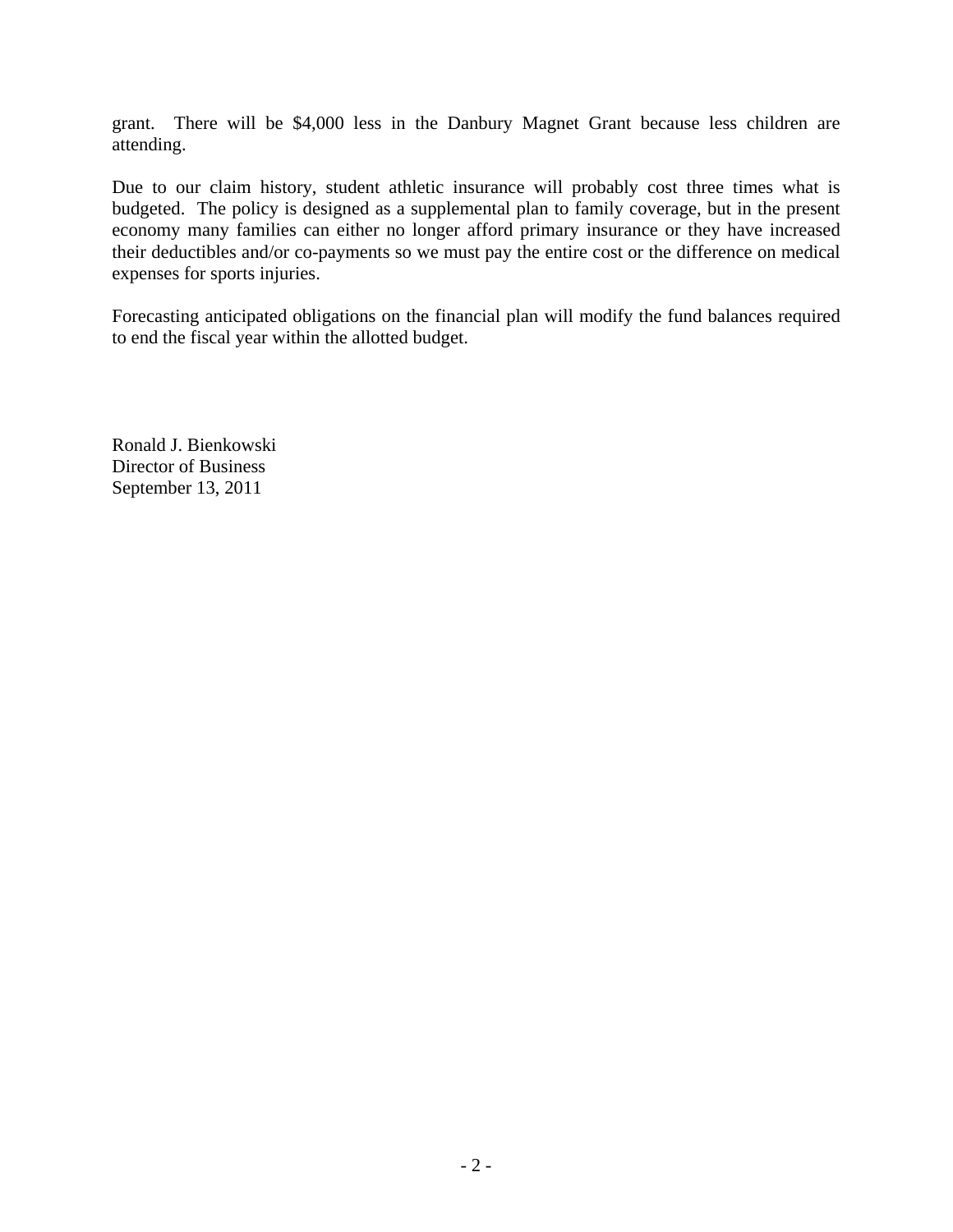# **TERMS AND DEFINITIONS**

The Newtown Board of Education's Monthly Financial Report provides summary financial information in the following areas:

- Object Code a service or commodity obtained as the result of a specific expenditure defined by eight (of the nine) categories: Salaries, Employee Benefits, Professional Services, Purchased Property Services, Other Purchased Services, Supplies, Property and Miscellaneous.
- Expense Category further defines the type of expense by Object Code
- Approved Budget indicates a town approved financial plan used by the school district to achieve its goals and objectives.
- Current Budget adjusts the Approved Budget calculating adjustments  $(+)$  or  $-)$  to the identified object codes.
- Year-To-Date Expended indicates the actual amount of cumulative expenditures processed by the school district through the month-end date indicated on the monthly budget summary report.
- Encumber indicates approved financial obligations of the school district as a result of employee salary contracts, purchasing agreements, purchase orders, or other identified obligations not processed for payment by the date indicated on the monthly budget summary report.
- Balance calculates object code account balances subtracting expenditures and encumbrances from the current budget amount indicating accounts with unobligated balances or anticipated deficits.

The monthly budget summary report also provides financial information on the Education Jobs Fund, State of Connecticut grant reimbursement programs (Excess Cost Grant and Magnet Grant Transportation). These reimbursement grants/programs are used to supplement local school district budget programs as follows:

Education Jobs Fund – is a two year program. This year is the second year. It is designated to assist local boards to provide continuing employment for school personnel at risk due to budget cuts.

Excess Cost Grant – this State of Connecticut reimbursement grant is used to support local school districts for education costs of identified special education students whose annual education costs meet or exceed local education tuition rates by  $4\frac{1}{2}$ . Students placed by the Department of Child and Family Services (DCF) are reimbursed after the school district has meet the initial local education tuition rates. School districts report these costs annually in December and March of each fiscal year. State of Connecticut grant calculations are determined by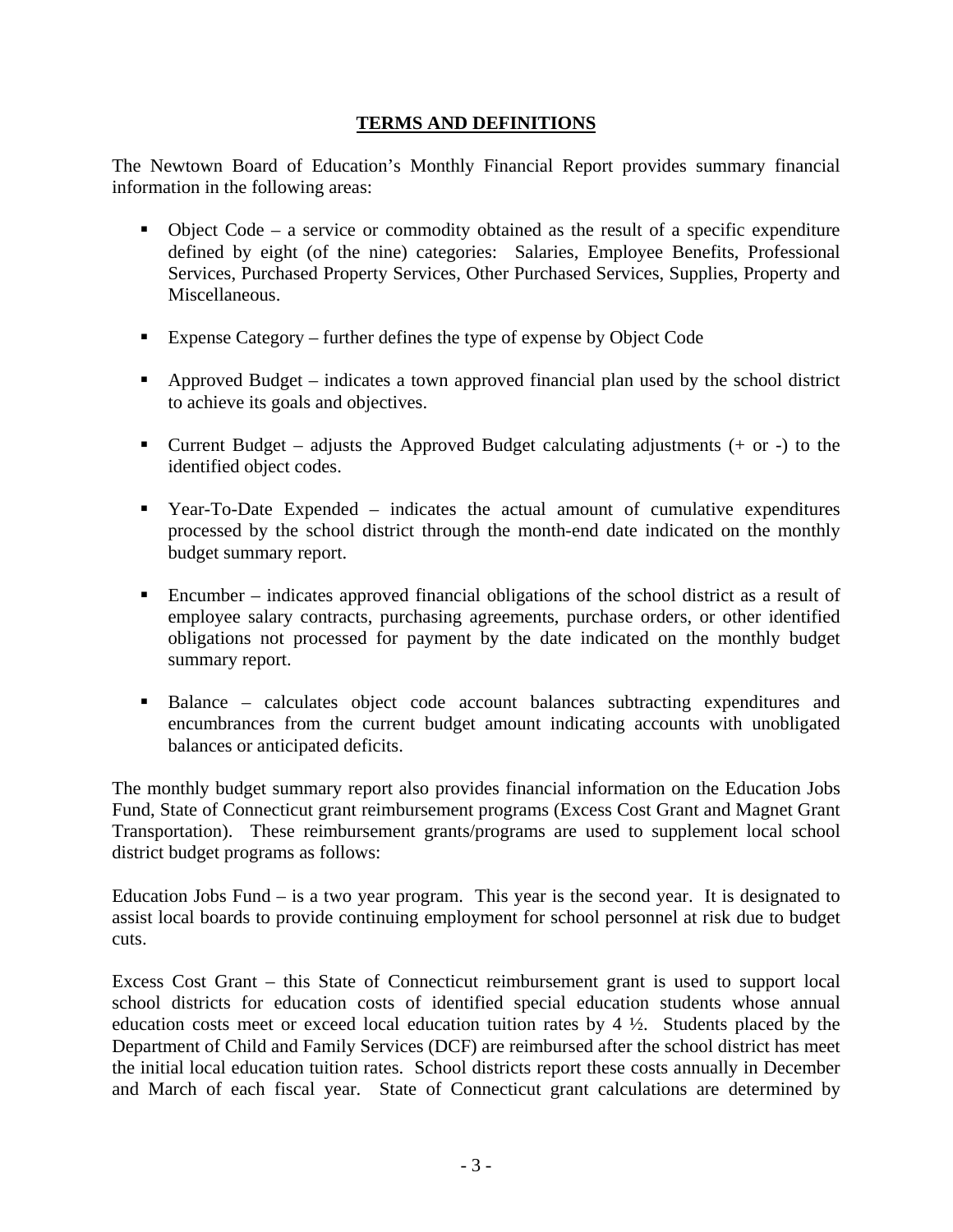reimbursing eligible costs (60%-100%) based on the SDE grant allocation. Current year detail changes will be forthcoming in future report narratives

Magnet Transportation Grant – provides reimbursement of \$1,300 for local students attending approved magnet school programs.

The last portion of the monthly budget summary reports school generated revenue fees that are anticipated revenue to the Town of Newtown. Fees include:

- High school fees for three identified program with the highest amount of fees anticipated from the high school sports participation fees,
- Building related fees for the use of the high school pool facility, and
- **Miscellaneous fees.**

Providing current financial information to the Board of Education is essential in order to remain within the allotted budget while maintaining a financial spending plan that meets the mission and goals of Newtown Board of Education.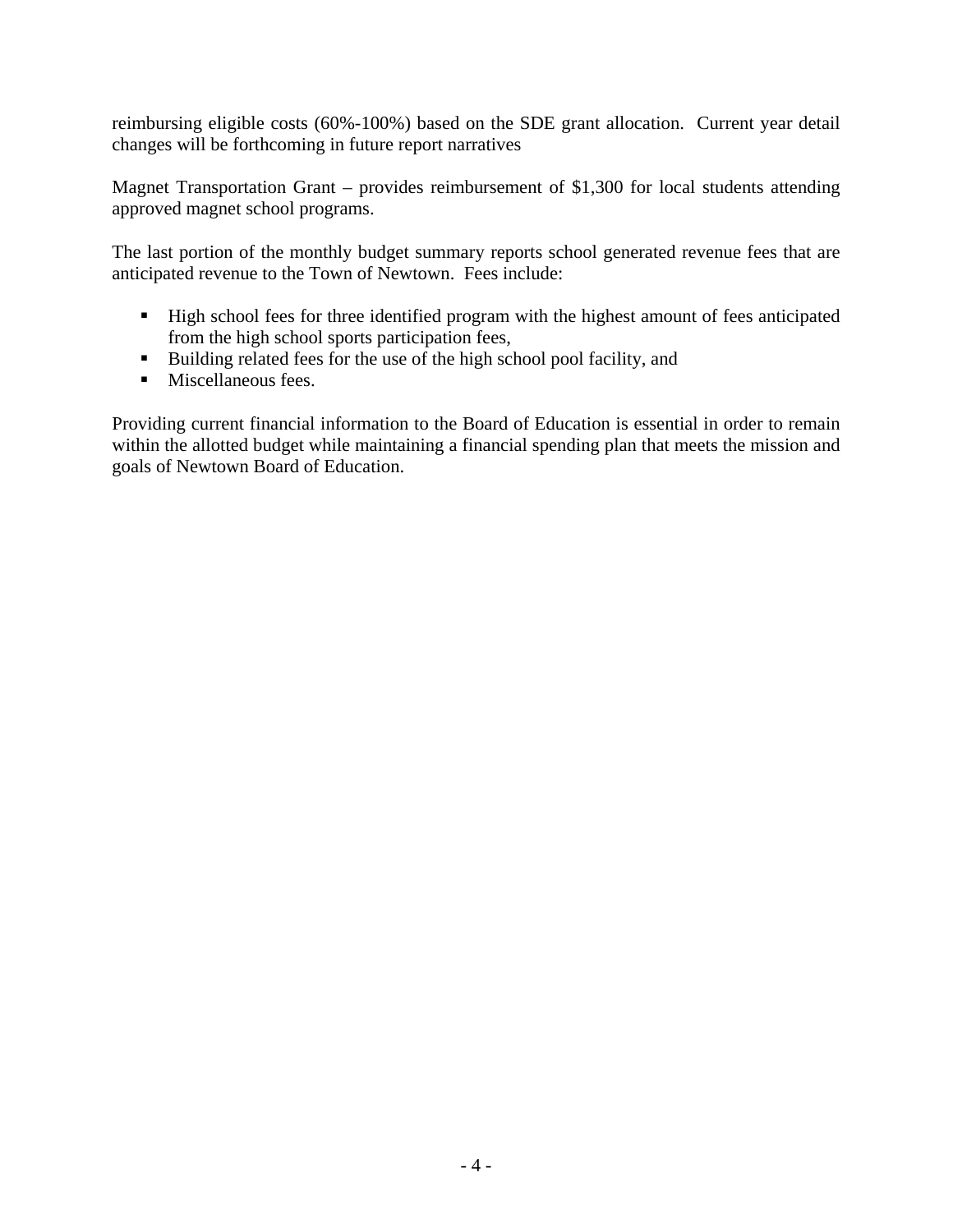# BUDGET SUMMARY REPORT

| <b>OBJECT</b> | 2011-2012                        |    |                        |  |                                       |                      |                 |                |
|---------------|----------------------------------|----|------------------------|--|---------------------------------------|----------------------|-----------------|----------------|
| <b>CODE</b>   | <b>EXPENSE CATEGORY</b>          |    | <b>APPROVED BUDGET</b> |  | <b>CURRENT BUDGET YTD EXPENDITURE</b> |                      | <b>ENCUMBER</b> | <b>BALANCE</b> |
|               | <b>GENERAL FUND BUDGET</b>       |    |                        |  |                                       |                      |                 |                |
| 100           | <b>SALARIES</b>                  | \$ | 42,907,275 \$          |  | 42,907,275 \$                         | $1,105,350$ \$       | 39,807,890 \$   | 1,994,034      |
| 200           | <b>EMPLOYEE BENEFITS</b>         | \$ | $10,575,126$ \$        |  | $10,575,126$ \$                       | 774,629 \$           | 824,896 \$      | 8,975,601      |
| 300           | <b>PROFESSIONAL SERVICES</b>     | \$ | 715,720 \$             |  | 715,720 \$                            | 70,717 \$            | 49,047 \$       | 595,957        |
| 400           | PURCHASED PROPERTY SERV.         | \$ | 1,891,169 \$           |  | 1,891,169 \$                          | 210,984 \$           | 287,399 \$      | 1,392,786      |
| 500           | <b>OTHER PURCHASED SERVICES</b>  | \$ | $6,686,624$ \$         |  | $6,686,624$ \$                        | 677,015 \$           | $1,201,211$ \$  | 4,808,398      |
| 600           | <b>SUPPLIES</b>                  | \$ | 4,802,441 \$           |  | 4,802,441 \$                          | 456,169 \$           | 1,849,409 \$    | 2,496,863      |
| 700           | <b>PROPERTY</b>                  | \$ | 329,975 \$             |  | 329,975 \$                            | 61,130 $\frac{1}{2}$ | $4,795$ \$      | 264,050        |
| 800           | <b>MISCELLANEOUS</b>             | \$ | 63,097 \$              |  | 63,097 \$                             | 41,561 \$            | 925 \$          | 20,611         |
|               | <b>TOTAL GENERAL FUND BUDGET</b> | \$ | 67,971,427 \$          |  | 67,971,427 \$                         | 3,397,554 \$         | 44,025,572 \$   | 20,548,301     |

| <b>GRAND TOTAL</b>                            | 67,971,427 | 67.971.427 | 3,397,554 | 44,025,572 | 20.548.301 |
|-----------------------------------------------|------------|------------|-----------|------------|------------|
| <b>Excess Cost Grant Reimbursement Offset</b> | 77.26%     |            |           |            | 1,409,380  |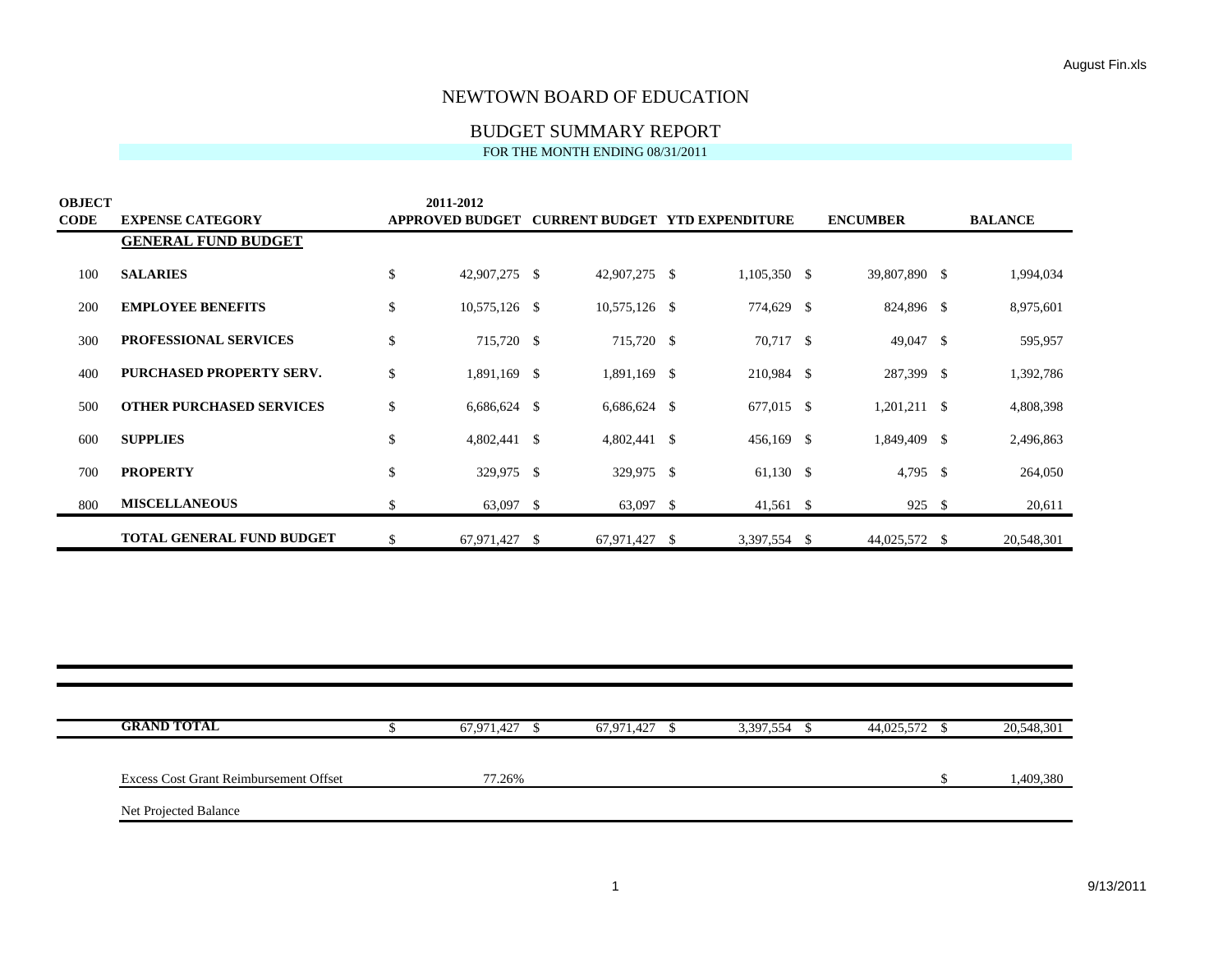## BUDGET SUMMARY REPORT

| <b>OBJECT</b> |                                        | 2011-2012    |                 |               |                                                |               |            |                    |                 |                    |                |  |
|---------------|----------------------------------------|--------------|-----------------|---------------|------------------------------------------------|---------------|------------|--------------------|-----------------|--------------------|----------------|--|
| <b>CODE</b>   | <b>EXPENSE CATEGORY</b>                |              |                 |               | APPROVED BUDGET CURRENT BUDGET YTD EXPENDITURE |               |            |                    | <b>ENCUMBER</b> |                    | <b>BALANCE</b> |  |
| 100           | <b>SALARIES</b>                        |              |                 |               |                                                |               |            |                    |                 |                    |                |  |
|               | Administrative Salaries                | \$           | 2,816,460 \$    |               | 2,816,460 \$                                   |               | 381,766 \$ |                    | 2,267,376 \$    |                    | 167,318        |  |
|               | Teachers & Specialists Salaries        | \$.          | 29,677,257      | -\$           | 29,677,257                                     | -\$           | 63,739 \$  |                    | 29,031,149 \$   |                    | 582,370        |  |
|               | <b>Early Retirement</b>                | S            | 16,000          | -\$           | 16,000                                         | -\$           |            | \$                 |                 | \$                 | 16,000         |  |
|               | Continuing Ed./Summer School           |              | 78,939          | -\$           | 78,939                                         | -\$           | 33,364 \$  |                    | 35,711 \$       |                    | 9,863          |  |
|               | Homebound & Tutors Salaries            | S            | 260,452         | -\$           | 260,452                                        | -\$           | 12,954     | -\$                | 143,635         | -\$                | 103,864        |  |
|               | <b>Certified Substitutes</b>           |              | 572,100         | -S            | 572,100                                        | -\$           |            | $\mathbf{\hat{S}}$ |                 | $\mathbf{\hat{S}}$ | 572,100        |  |
|               | Coaching/Activities                    |              | 541,749         | -\$           | 541,749                                        | -\$           |            | <sup>\$</sup>      |                 | $\mathbf{\hat{S}}$ | 541,749        |  |
|               | Staff & Program Development            | \$           | 138,580         | -\$           | 138,580                                        | -\$           | 19,938 \$  |                    | 87,398 \$       |                    | 31,244         |  |
|               | <b>CERTIFIED SALARIES</b>              | \$           | 34, 101, 537 \$ |               | 34, 101, 537 \$                                |               | 511,761 \$ |                    | 31,565,269      | -\$                | 2,024,507      |  |
|               | Supervisors/Technology Salaries        | \$           | 597,487         | -\$           | 597,487                                        | -\$           | 69,451 \$  |                    | 498,906 \$      |                    | 29,131         |  |
|               | Clerical & Secretarial salaries        | \$           | 1,960,105       | - \$          | 1,960,105                                      | -\$           | 141,344    | -\$                | 1,826,161       | -\$                | (7,400)        |  |
|               | <b>Educational Assistants</b>          | \$           | 1,669,633       | -\$           | 1,669,633                                      | -S            | 18,921     | -\$                | 1,825,899       | \$                 | (175, 186)     |  |
|               | Nurses & Medical advisors              |              | 559,337         | -\$           | 559,337                                        | -\$           | 3,652      | -S                 | 561,690         | -S                 | (6,005)        |  |
|               | Custodial & Maint Salaries             | \$           | 2,770,430       | -\$           | 2,770,430                                      | -\$           | 270,740    | -\$                | 2,490,176       | -\$                | 9,515          |  |
|               | <b>Bus Drivers salaries</b>            |              |                 | $\mathcal{S}$ |                                                | $\mathcal{S}$ |            | \$                 |                 | \$                 |                |  |
|               | Career/Job salaries                    |              | $101,256$ \$    |               | 101,256                                        | -\$           | 8,441      | -\$                | 84,946 \$       |                    | 7,869          |  |
|               | <b>Special Education Svcs Salaries</b> | S            | 648,087         | -\$           | 648,087                                        | \$            | 46,325     | \$                 | 824,902         | -\$                | (223, 139)     |  |
|               | Attendance & Security Salaries         |              | 145,140         | -\$           | 145,140                                        | -\$           | 10,168     | $\mathbf{\hat{S}}$ | 129,943 \$      |                    | 5,030          |  |
|               | Extra Work - Non-Cert                  | S            | 97,900          | -\$           | 97,900                                         | -\$           | 16,099     | \$                 |                 | -\$                | 81,801         |  |
|               | Custodial & Maint. Overtime            | \$           | 213,363         | -\$           | 213,363                                        | -\$           | 5,369      | $\mathcal{S}$      |                 | -\$                | 207,994        |  |
|               | Civic activities/Park & Rec            | \$           | 43,000          | -\$           | 43,000                                         | -\$           | 3,080      | \$                 |                 | -\$                | 39,920         |  |
|               | NON-CERTIFIED SALARIES                 | $\mathbb{S}$ | 8,805,738       | -\$           | 8,805,738                                      | -\$           | 593,589    | $\mathbb{S}$       | 8,242,622 \$    |                    | (30, 473)      |  |
|               | <b>SUBTOTAL SALARIES</b>               | \$           | 42,907,275      | \$            | 42,907,275                                     | \$            | 1,105,350  | \$                 | 39,807,890 \$   |                    | 1,994,034      |  |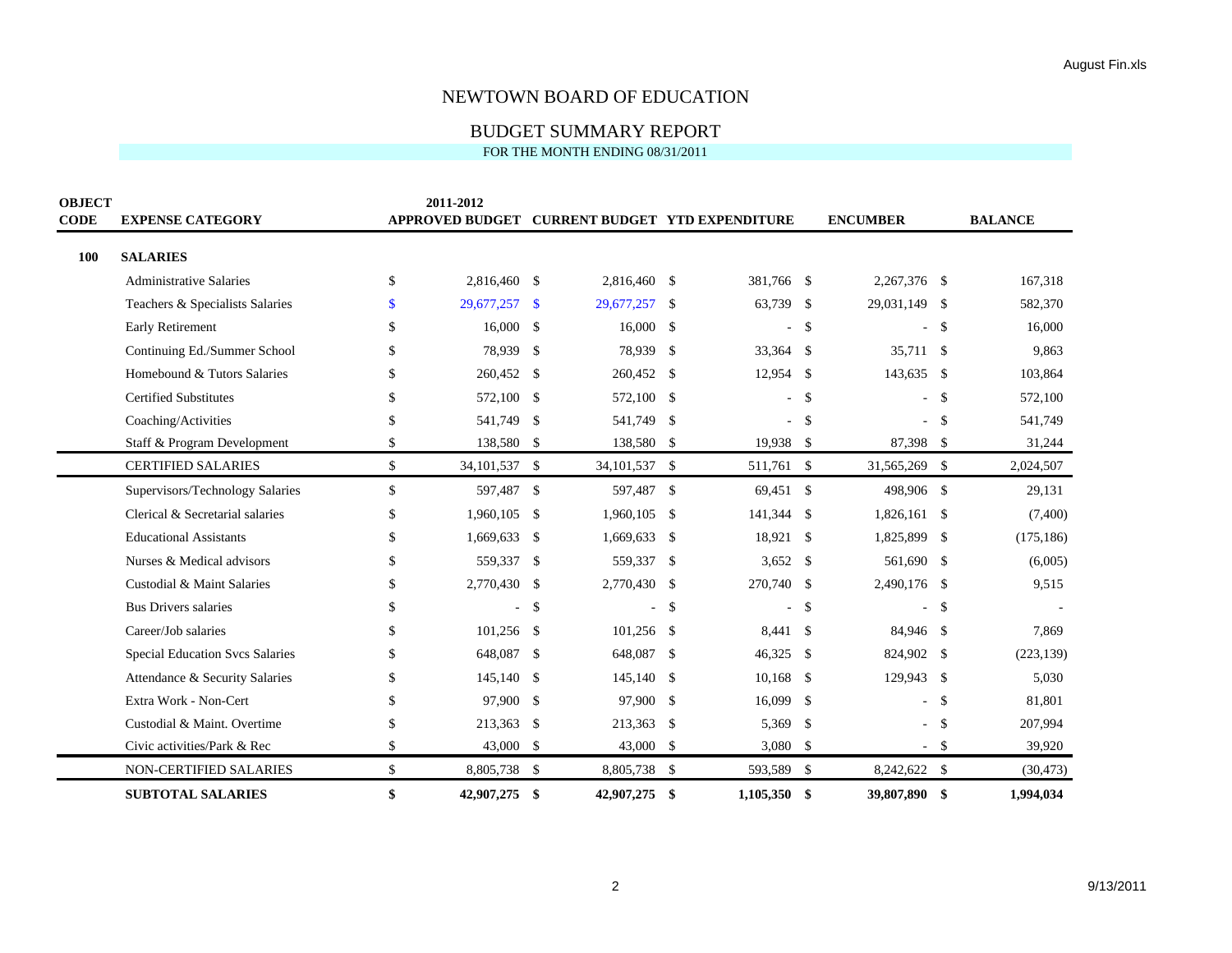## BUDGET SUMMARY REPORT

| <b>OBJECT</b> |                                    |               | 2011-2012              |                           |              |                    |                                       |              |                 |               |                |
|---------------|------------------------------------|---------------|------------------------|---------------------------|--------------|--------------------|---------------------------------------|--------------|-----------------|---------------|----------------|
| <b>CODE</b>   | <b>EXPENSE CATEGORY</b>            |               | <b>APPROVED BUDGET</b> |                           |              |                    | <b>CURRENT BUDGET YTD EXPENDITURE</b> |              | <b>ENCUMBER</b> |               | <b>BALANCE</b> |
| 200           | <b>EMPLOYEE BENEFITS</b>           |               |                        |                           |              |                    |                                       |              |                 |               |                |
|               | Medical & Dental Expenses          | \$            | 8,081,152              | -S                        | 8,081,152 \$ |                    | 109,021 \$                            |              | 471,801 \$      |               | 7,500,330      |
|               | Life Insurance                     | $\mathcal{S}$ | 85,385                 | -S                        | 85,385       | <sup>\$</sup>      | 13,282 \$                             |              |                 | $-$ \$        | 72,103         |
|               | FICA & Medicare                    | <sup>\$</sup> | 1,261,524              | $\mathbb{S}$              | 1,261,524    | \$                 | 117,465                               | $\mathbb{S}$ |                 | $-$ \$        | 1,144,059      |
|               | Pensions                           | \$            | 439,463                | $\mathbb{S}$              | 439,463      | \$                 | 403,413                               | \$           | 33,550 \$       |               | 2,500          |
|               | Unemployment & Employee Assist.    | $\mathcal{S}$ | 243,602                | $\mathbb{S}$              | 243,602      | \$                 | $4,632$ \$                            |              |                 | $\mathcal{S}$ | 238,970        |
|               | <b>Workers Compensation</b>        | \$            | 464,000 \$             |                           | 464,000 \$   |                    | 126,816 \$                            |              | 319,545 \$      |               | 17,639         |
|               | <b>SUBTOTAL EMPLOYEE BENEFITS</b>  | \$            | 10,575,126 \$          |                           | 10,575,126   | \$                 | 774,629 \$                            |              | 824,896 \$      |               | 8,975,601      |
|               |                                    |               |                        |                           |              |                    |                                       |              |                 |               |                |
| 300           | PROFESSIONAL SERVICES              |               |                        |                           |              |                    |                                       |              |                 |               |                |
|               | <b>Professional Services</b>       | \$            | 489,684                | $\mathbf{\hat{S}}$        | 489,684      | $\mathbf{\hat{S}}$ | 26,918 \$                             |              | $14,140$ \$     |               | 448,626        |
|               | Professional Educational Ser.      | \$            | 226,036 \$             |                           | 226,036      | \$                 | 43,799                                | \$           | 34,907 \$       |               | 147,330        |
|               | <b>SUBTOTAL PROFESSIONAL SVCS</b>  | \$            | 715,720                | $\boldsymbol{\mathsf{s}}$ | 715,720      | \$                 | 70,717                                | \$           | 49,047          | \$            | 595,957        |
| 400           | <b>PURCHASED PROPERTY SVCS</b>     |               |                        |                           |              |                    |                                       |              |                 |               |                |
|               | Buildings & Grounds Services       | \$            | 672,300 \$             |                           | 672,300      | \$                 | 126,514 \$                            |              | 238,262 \$      |               | 307,524        |
|               | Utility Services - Water & Sewer   | \$            | 123,450                | -\$                       | 123,450      | \$                 | 9,592                                 | \$           |                 | \$            | 113,858        |
|               | Building, Site & Emergency Repairs | \$            | 460,850 \$             |                           | 460,850      | <sup>\$</sup>      | 61,998 \$                             |              | 16,488 \$       |               | 382,363        |
|               | <b>Equipment Repairs</b>           | \$            | 246,571                | \$                        | 246,571      | -\$                | 9,268                                 | -\$          | 22,707          | -\$           | 214,595        |
|               | Rentals - Building & Equipment     | <sup>\$</sup> | 291,498                | \$                        | 291,498      | \$                 | $3,611$ \$                            |              | 9,941 \$        |               | 277,945        |
|               | Building & Site Improvements       | $\mathcal{S}$ | 96,500                 | $\mathbb{S}$              | 96,500       | \$                 |                                       | \$           |                 | \$            | 96,500         |
|               | <b>SUBTOTAL PUR. PROPERTY SER.</b> | \$            | 1.891.169              | \$                        | 1.891.169    | \$                 | 210,984                               | -\$          | 287,399         | \$            | 1.392.786      |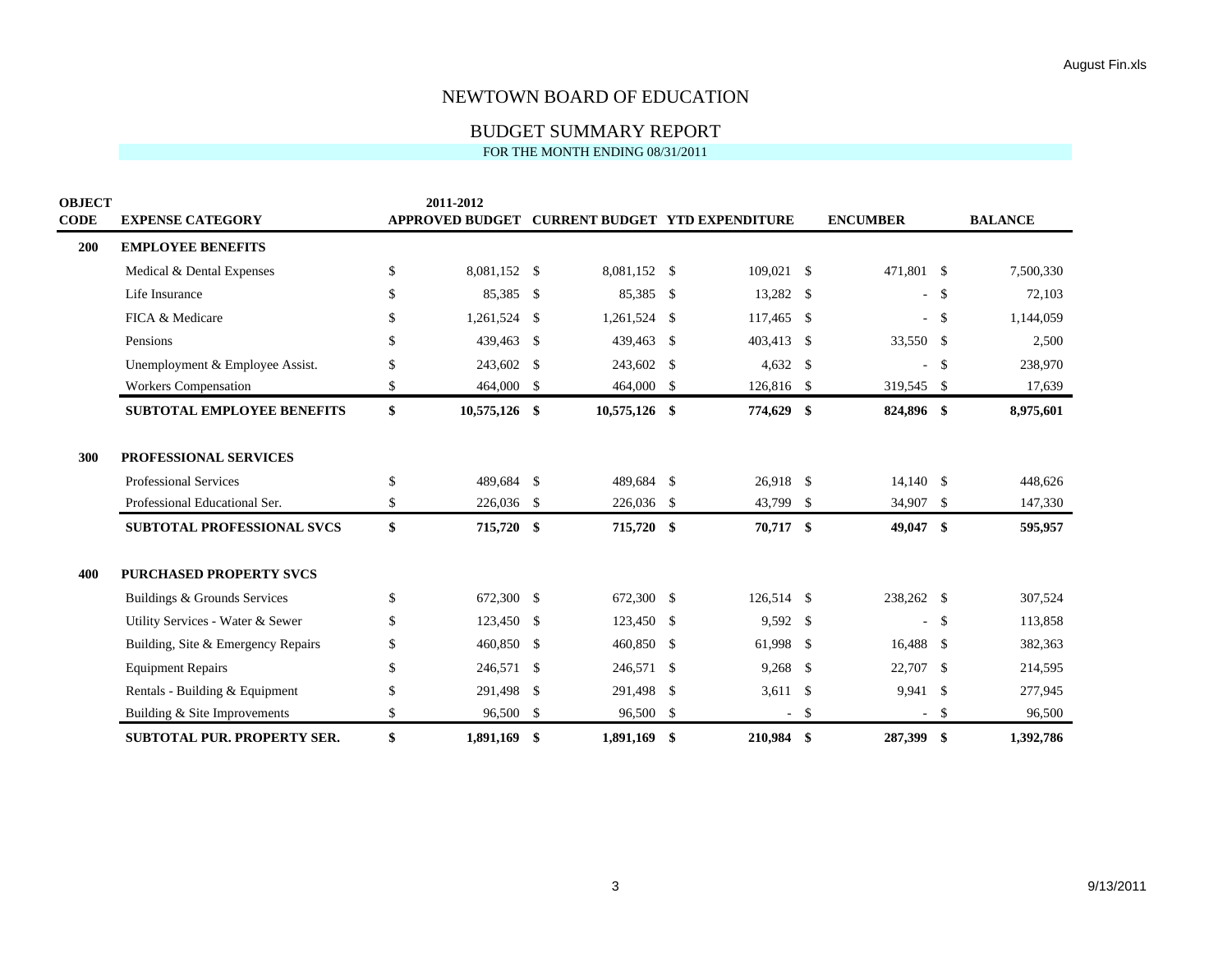# BUDGET SUMMARY REPORT

| <b>OBJECT</b> |                                  |             | 2011-2012  |      |              |              |                                                |     |                 |               |                |
|---------------|----------------------------------|-------------|------------|------|--------------|--------------|------------------------------------------------|-----|-----------------|---------------|----------------|
| <b>CODE</b>   | <b>EXPENSE CATEGORY</b>          |             |            |      |              |              | APPROVED BUDGET CURRENT BUDGET YTD EXPENDITURE |     | <b>ENCUMBER</b> |               | <b>BALANCE</b> |
| 500           | <b>OTHER PURCHASED SERVICES</b>  |             |            |      |              |              |                                                |     |                 |               |                |
|               | <b>Contracted Services</b>       | \$          | 393,983 \$ |      | 393,983 \$   |              | 125,938 \$                                     |     | 55,709          | -S            | 212,336        |
|               | <b>Transportation Services</b>   | $\mathbf S$ | 4,423,601  | -\$  | 4,423,601 \$ |              | 116,716 \$                                     |     |                 | -\$           | 4,306,885      |
|               | Insurance - Property & Liability | \$          | 333,731    | -\$  | 333,731      | -\$          | 87,597                                         | -\$ | 211,146         | -\$           | 34,988         |
|               | Communications                   | \$          | 148,718    | -\$  | 148,718      | -\$          | 15,811 \$                                      |     | 97,036 \$       |               | 35,871         |
|               | Printing Services                | \$          | 54,560     | -\$  | 54,560       | -S           | 5,843                                          | -S  | 424             | -S            | 48,293         |
|               | Tuition - Out of District        | \$          | 1,104,055  | \$   | 1,104,055    | $\mathbb{S}$ | 318,257                                        | \$  | 826,896         | -\$           | (41,098)       |
|               | Student Travel & Staff Mileage   | \$          | 227,976    | -\$  | 227,976      | -\$          | 6,853                                          | \$  | 10,000          | \$            | 211,123        |
|               | SUBTOTAL OTHER PURCHASED SER.    | \$          | 6,686,624  | \$   | 6,686,624    | \$           | 677,015                                        | \$  | $1,201,211$ \$  |               | 4,808,398      |
| 600           | <b>SUPPLIES</b>                  |             |            |      |              |              |                                                |     |                 |               |                |
|               | Instructional & Library Supplies | \$          | 983,763 \$ |      | 983,763 \$   |              | 180,859                                        | -\$ | 184,156 \$      |               | 618,749        |
|               | Software, Medical & Office Sup.  | \$          | 169,107    | -\$  | 169,107      | -\$          | 38,326 \$                                      |     | 33,258          | -\$           | 97,523         |
|               | <b>Plant Supplies</b>            | \$          | 361,100    | - \$ | 361,100      | -\$          | 69,948                                         | -S  | 68,769          | -S            | 222,383        |
|               | Electric                         | \$          | 1,637,617  | -\$  | 1,637,617    | -\$          | 125,637                                        | -\$ | 1,511,980 \$    |               |                |
|               |                                  |             |            |      |              |              |                                                |     |                 |               |                |
|               | Propane & Natural Gas            | \$          | 398,287    | \$   | 398,287      | -\$          | $3,020$ \$                                     |     | $\sim$          | \$            | 395,267        |
|               | Fuel Oil                         | \$          | 544,034    | -\$  | 544,034      | -\$          | $\sim$                                         | \$  |                 | $-$ \$        | 544,034        |
|               | Fuel For Vehicles & Equip.       | $\mathbf S$ | 471,739    | -S   | 471,739      | -\$          | $\sim$                                         | -\$ |                 | $\mathcal{S}$ | 471,739        |
|               | Textbooks                        | \$          | 236,794    | -\$  | 236,794      | -\$          | 38,380                                         | -\$ | 51,247          | -\$           | 147,168        |
|               | <b>SUBTOTAL SUPPLIES</b>         | \$          | 4,802,441  | \$   | 4,802,441 \$ |              | 456,169                                        | \$  | 1,849,409       | \$            | 2,496,863      |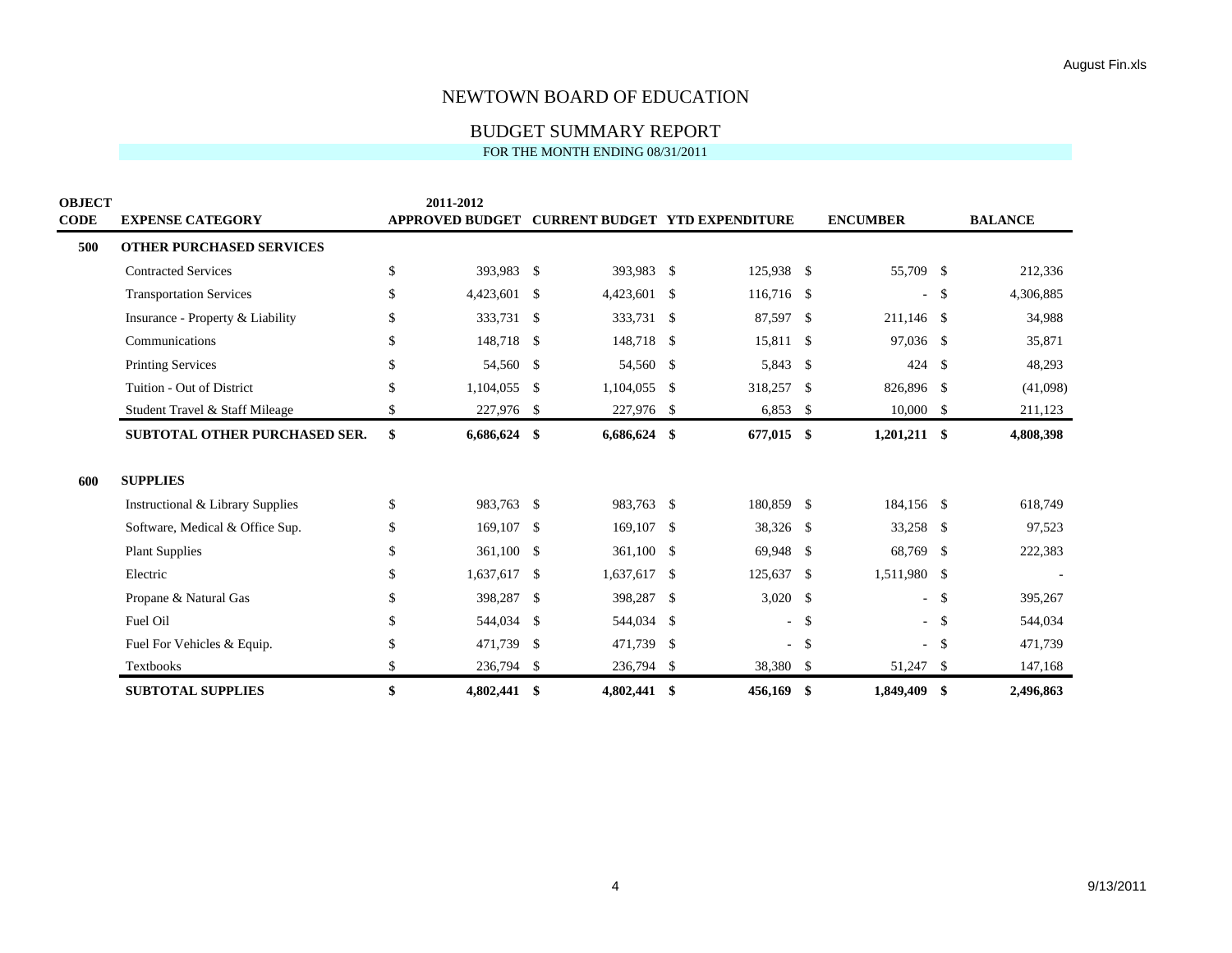# BUDGET SUMMARY REPORT

| <b>OBJECT</b> |                               |              | 2011-2012              |      |                                       |      |             |        |                 |        |                |
|---------------|-------------------------------|--------------|------------------------|------|---------------------------------------|------|-------------|--------|-----------------|--------|----------------|
| <b>CODE</b>   | <b>EXPENSE CATEGORY</b>       |              | <b>APPROVED BUDGET</b> |      | <b>CURRENT BUDGET YTD EXPENDITURE</b> |      |             |        | <b>ENCUMBER</b> |        | <b>BALANCE</b> |
| 700           | <b>PROPERTY</b>               |              |                        |      |                                       |      |             |        |                 |        |                |
|               | Capital Improvements (Sewers) | $\mathbb{S}$ | 124,177 \$             |      | $124,177$ \$                          |      |             | $-$ \$ |                 | $-5$   | 124,177        |
|               | <b>Technology Equipment</b>   | \$           | 155,102 \$             |      | 155,102 \$                            |      | $61,130$ \$ |        |                 | $-$ \$ | 93,972         |
|               | Other Equipment               | \$           | 50,696 \$              |      | 50,696 \$                             |      |             | $-$ \$ | 4,795 \$        |        | 45,901         |
|               | <b>SUBTOTAL PROPERTY</b>      | \$           | 329,975 \$             |      | 329,975 \$                            |      | $61,130$ \$ |        | 4,795           | - \$   | 264,050        |
| 800           | <b>MISCELLANEOUS</b>          |              |                        |      |                                       |      |             |        |                 |        |                |
|               | Memberships                   | \$           | 63,097 \$              |      | $63,097$ \$                           |      | $41,561$ \$ |        | 925S            |        | 20,611         |
|               | <b>SUBTOTAL MISCELLANEOUS</b> | \$           | $63,097$ \$            |      | $63,097$ \$                           |      | $41,561$ \$ |        | 925             | -\$    | 20,611         |
|               | <b>TOTAL LOCAL BUDGET</b>     |              | 67,971,427             | - \$ | 67,971,427                            | - \$ | 3,397,554   | - \$   | 44,025,572 \$   |        | 20,548,301     |
|               |                               |              |                        |      |                                       |      |             |        |                 |        |                |

| <b>TOTAL BUDGET ALL SOURCES</b> | 67,971,427 | 67,971,427 \$ | 3,397,554 \$ | 44,025,572 \$ | 20,548,301 |
|---------------------------------|------------|---------------|--------------|---------------|------------|